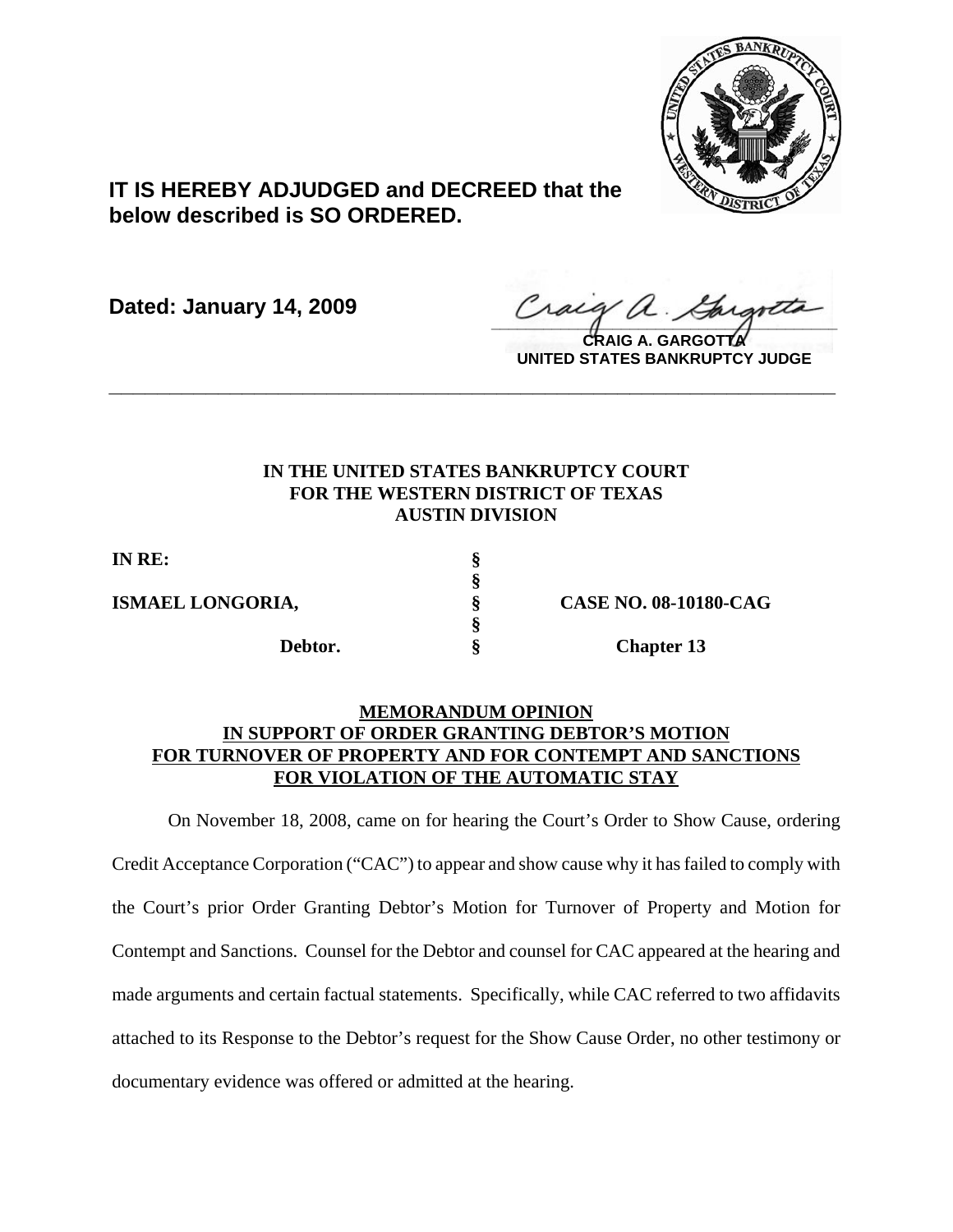Some of the pertinent facts are not disputed, but certain of the facts regarding what notice CAC and its counsel received and when, are unclear. The following are the Court's findings of fact and conclusions of law pursuant to Fed.R.Bankr.P. 7052.

The Debtor filed this Chapter 13 case on February 4, 2008. CAC is a secured creditor of the Debtor, holding a security interest in the Debtor's automobile. CAC has not, however, filed a proof of claim in the case. $<sup>1</sup>$ </sup>

On June 2, 2008, the Debtor filed a Motion for Turnover of Property and Motion for Contempt and Sanctions (the "Turnover and Contempt Motion"), in which he alleged that CAC had willfully violated the automatic stay by accepting payments "via auto debit" from the Debtor's personal checking account. *See* Docket Entry # 17. Above the title of the Turnover and Contempt Motion pleading, in 12-point boldface type, is the following notice<sup>2</sup>:

#### **THISPLEADINGREQUESTSRELIEFTHATMAYBEADVERSETOYOURINTERESTS.**

## **IFNOTIMELYRESPONSEISFILEDWITHINTWENTY(20)DAYSFROMTHEDATEOF SERVICE, NO HEARING WILL BE HELD AND THE RELIEF REQUESTED IN THE MOTION MAY BE GRANTED WITHOUT A HEARING BEING HELD. A TIMELY FILED RESPONSE IS NECESSARY FOR A HEARING TO BE HELD.**

Representations in the text of the Turnover and Contempt Motion and in the certificate of service attached to it reflect that CAC was served with that Motion by certified mail, return receipt requested, sent to the address it has listed with the Texas Secretary of State's Office for service of process: Credit Acceptance Corporation, c/o: Corporation Service Company, 701 Brazos St., #1050, Austin Texas 78701. CAC is therefore presumed to have received the Motion. *See United States*

<sup>&</sup>lt;sup>1</sup> The Debtor, however, did file a claim on its behalf. *See* Fed.R.Bankr.P. 3004 ("If a creditor does not timely file a proof of claim under Rule 3002(c) or 3003(c), the debtor or trustee may file a proof of the claim within 30 days after the expiration of the time for filing claims prescribed by Rule 3002(c) or 3003(c), whichever is applicable."); Docket Entry # 32, Order Sustaining Debtor's Motion to Allow Late Filed Proof of Claim Filed on Behalf of Credit Acceptance Corporation.

<sup>&</sup>lt;sup>2</sup> The inclusion and the form of this "negative notice" is prescribed by this Court's Local Rule 9014.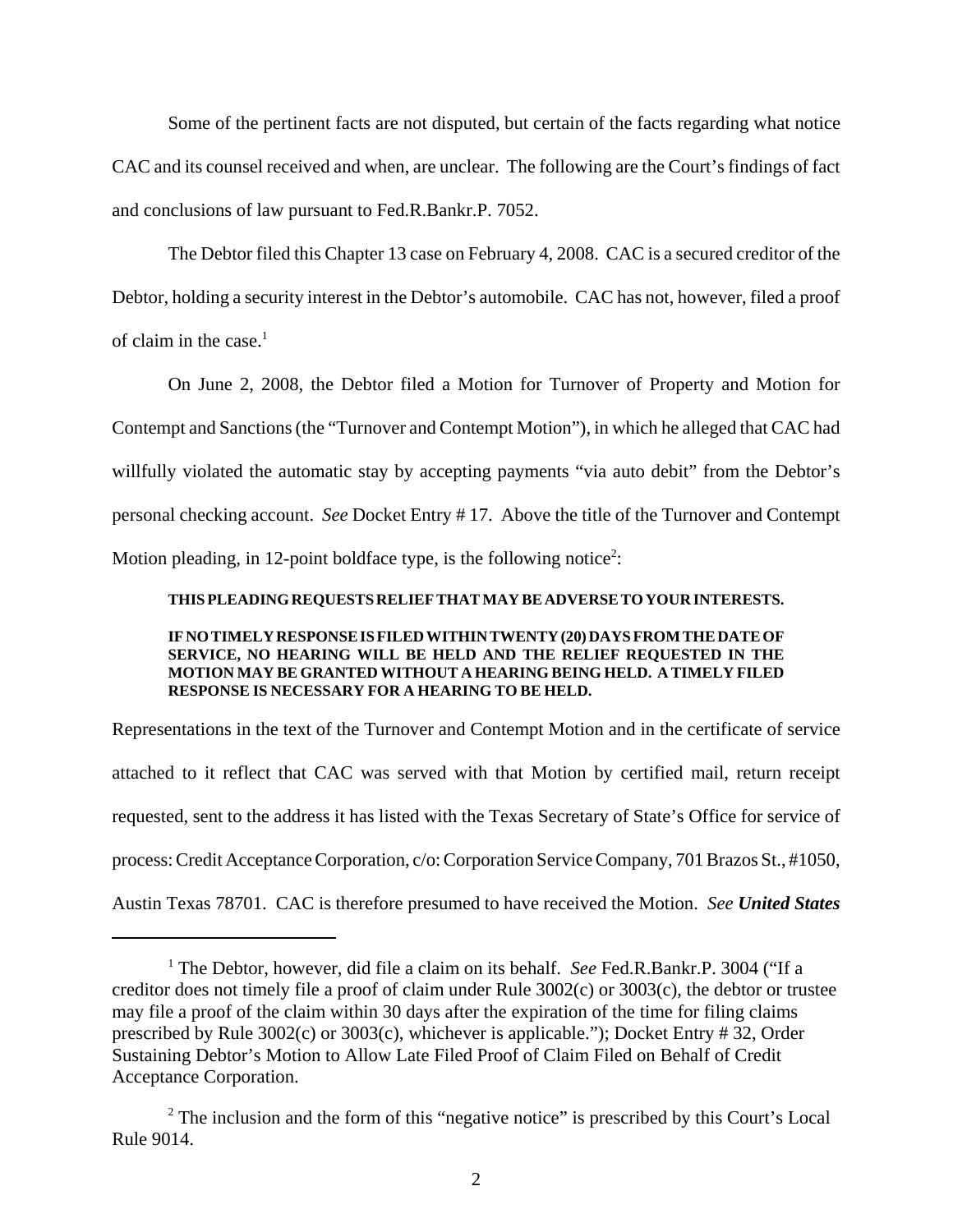*v. Ekong*, 518 F.3d 285, 287 (5<sup>th</sup> Cir. 2007) ("Proof that a letter properly directed was placed in a U.S. post office mail receptacle creates a presumption that it reached its destination in the usual time and was actually received by the person to whom it was addressed."), quoting *Beck v. Somerset* **Techs., Inc.**, 882 F.2d 993, 996 (5<sup>th</sup> Cir. 1989).

CAC has not denied that it received the Motion. It admits in its Response to the Show Cause Order that "[i]n June 2008, Credit Acceptance learned that the funds it had received . . . had been improperly drawn . . . from the Debtor's account." It is true that CAC's counsel, in his affidavit, asserts that *he* was never served with the Turnover and Contempt Motion or the notice of the hearing on it, even after, CAC alleges, Debtor's counsel had had telephonic contact with CAC's counsel regarding the matter. *See* Exh. B, Declaration of Stephen W. King to Docket Entry # 42, CAC's Response to Debtor's Motion to Show Cause and Request for Sanctions for Failure to Comply. The evidence is inconclusive as to exactly when that contact occurred as compared to the various pleadings and notices that Debtor's counsel served on CAC,<sup>3</sup> but it is clear (and CAC readily admits) that counsel for CAC has never entered any appearance in this case on its behalf. Moreover, while direct contact with a represented party outside of litigation may have some attorney conduct implications under state law, none of which are raised here, it is clear that service on CAC's authorized agent for service of process, rather than one of its counsel, was the proper and required service for the Turnover and Contempt Motion under Federal Rules of Bankruptcy Procedure 9020, 9014(b) and 7004, discussed below. *See In re Teknek, LLC*, 512 F.3d 342, 346 (7<sup>th</sup> Cir. 2007)

<sup>&</sup>lt;sup>3</sup> In general, CAC's counsel's artfully-phrased affidavit testimony is conspicuous in its failure to specify when and how he actually did first receive "notice of this matter." For example, he states that he "*later* received a copy of the order" (emphasis added), but provides no earlier reference point in time that could be used to determine exactly what he knew and when. *See* Exh. B, Declaration of Stephen W. King to Docket Entry # 42, CAC's Response to Debtor's Motion to Show Cause and Request for Sanctions for Failure to Comply.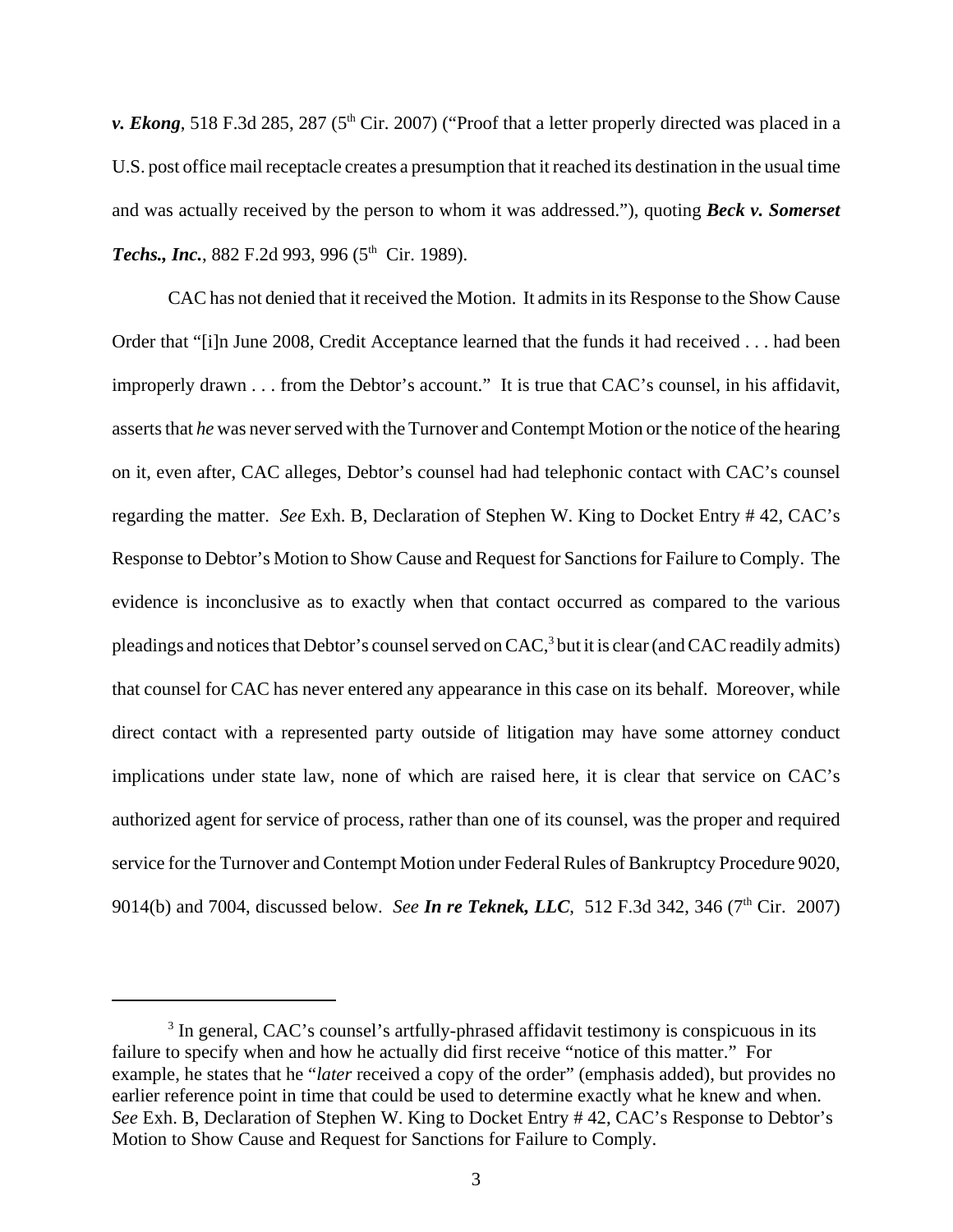("Mailing a document to an attorney does not satisfy the requirement of personal service on a putative litigant."), citing *Murphy Bros., Inc. v. Michetti Pipe Stringing, Inc.*, 526 U.S. 344 (1999).

Even if service on CAC's counsel had also been required, evidence that he was not served is insufficient to rebut the presumption that CAC itself received the Motion and had notice. Neither CAC's counsel nor its representative even assert, let alone establish, in their affidavit testimony that CAC itself was not timely served and/or did not receive notice. CAC presented no other evidence regarding the notice it received or did not receive. Accordingly, it has failed to rebut the presumption that it had notice. *See Ekong*, 518 F.3d at 287 (noting that even an "addressee's 'bare assertion of non-receipt' is insufficient to rebut the assumption."), quoting *Custer v. Murphy Oil USA, Inc.*, 503 F.3d 415, 421 (5<sup>th</sup> Cir. 2007).

CAC did not timely file a response to the Turnover and Contempt Motion; in fact, it has never filed a response to it. Nevertheless, as is the Court's practice on this sort of motion, on June 25, 2008, a hearing was set on the Turnover and Contempt Motion to be held on August 12, 2008.

Notice of that hearing was served on CAC, both at the address listed on the Debtor's matrix and at the address listed on the Turnover and Contempt Motion. *See* Docket Entry # 22, Certificate of Service of the Notice of Hearing, filed by the Bankruptcy Noticing Center. Again, CAC has not denied that it received that notice of hearing, nor presented any evidence it was not served as stated in the certificate of service.

The hearing was conducted on August 12, 2008, but CAC failed to appear. The Court considered the undisputed evidence and the arguments presented by counsel for the Debtor, and granted the Turnover and Contempt Motion. On August 29, 2008, it entered an Order Granting Debtor's Motion for Turnover of Property and Motion for Contempt and Sanctions (the "Contempt Order"), in which it recited its findings and conclusions that CAC had "willfully and deliberately violated the automatic stay of 11 U.S.C. § 362 by wrongfully withdrawing post-petition two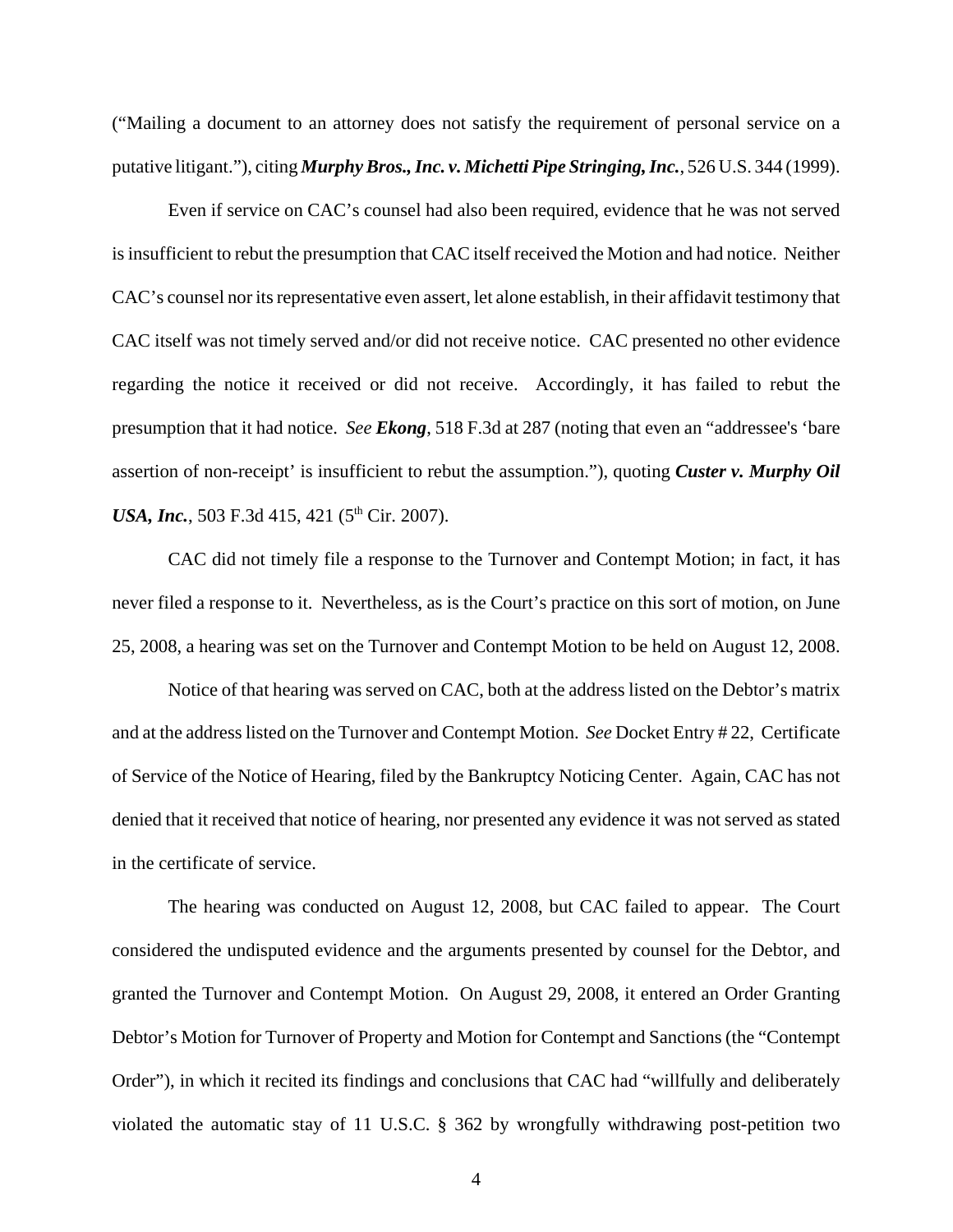payments from the Debtor's bank account in the amount of \$456.85 each." The Court further found that CAC's actions caused the Debtor emotional and financial distress, and ordered that CAC return \$1,073.70 (for the two improperly withdrawn payments and for NSF fees caused by those withdrawals), pay an additional \$1,000 as sanctions directly to the Debtor, and pay to Debtor's counsel \$1,650 as reimbursement for his attorneys fees in connection with the matter. The Contempt Order explicitly specified where and how the payments were to be made, and set an exact deadline (twenty days from the date of entry of the Order, which was August 29, 2008) for making the payments.

The Contempt Order was served by the Bankruptcy Noticing Center on August 31, 2008, on CAC at the address listed on the Debtor's matrix. *See* Docket Entry # 28, Certificate of Service by the Bankruptcy Noticing Center. At the hearing, the Court had expressed concerns about the adequacy of the notice to the CAC, and so it included in its Contempt Order a requirement that counsel for the Debtor serve a copy on CAC not only at the addresses listed in the Debtor's matrix and on the Turnover and Contempt Motion, but also at an address used by Debtor's counsel in his May 5, 2008, correspondence with CAC advising it to cease its alleged violations of the automatic stay (i.e., Credit Acceptance Corporation, Attn: Legal Department, 25505 W. 12 Mile Rd., Southfield, Michigan 48234). On September 2, 2008, Debtor's counsel filed a certificate of service in which he represented that he had that day served the Contempt Order as directed, and reflecting that that certificate of service had also been served, by certified mail, return receipt requested, on CAC at the three addresses described above. *See* Docket Entry # 29, Certificate of Service by Debtor's counsel.

Again, CAC has not denied that it received copies of the Contempt Order. The return receipts that were served by Debtor's counsel with the Contempt Order show it was signed for as "received" at each of CAC's three addresses on September 3rd, 4th, and 8th. *See* Exhibit A to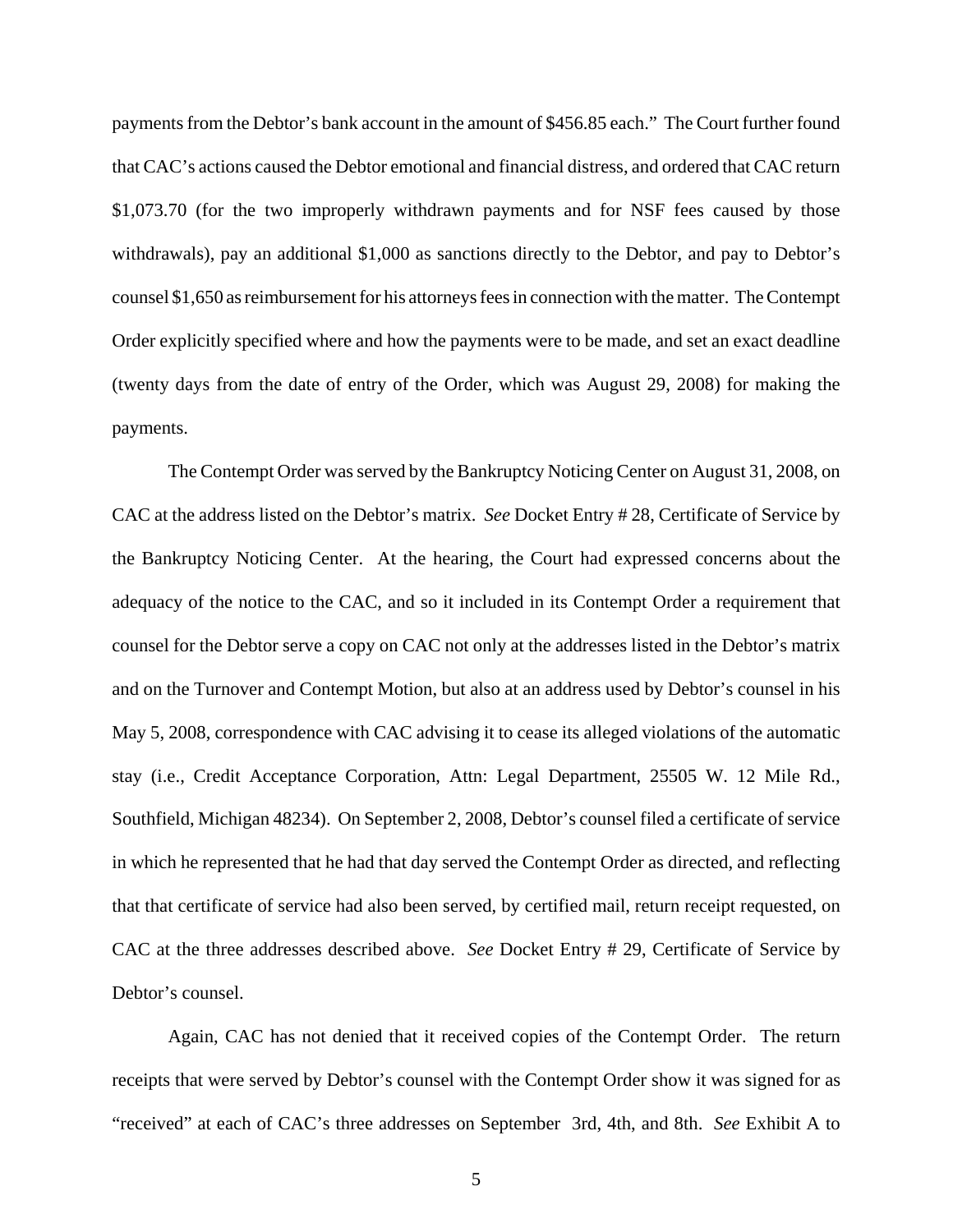Debtor's Motion to Show Cause and Request for Sanctions for Failure to Comply, Docket Entry # 38. CAC has not denied the authority of the persons signing those return receipts on its behalf.

No motion to reconsider the Contempt Order or appeal of that Order has been filed by CAC. It nevertheless failed to make the payments as directed by the Court in the Order. It did, however, attempt to turn over to the Chapter 13 Trustee a "refund check," payable to the Debtor, in the amount of \$909.70. *See* Exhibit 1 to Exhibit B to Docket Entry # 42, CAC's Response to Debtor's Motion to Show Cause and Request for Sanctions for Failure to Comply. While that check is dated June 24, 2008, CAC's cover letter transmitting it is dated September 11, 2008, and directs that the check not be cashed "until the parties have fully executed a Settlement Agreement." *See* id.

On October 22, 2008, the Debtor filed a Motion to Show Cause and Request for Sanctions for Failure to Comply, in which he requested the Court to issue an order to CAC requiring it to appear at a hearing and show cause why it should not be held in contempt and sanctioned for failing to comply with the Contempt Order. Specifically, the Motion to Show Cause alleged that CAC was refusing to pay the amounts previously ordered by the Court and claiming through its counsel that it was required only to return the two payments it had received. Debtor requested sanctions be imposed in the amount of \$500 per day until CAC fully complied with the Contempt Order, plus \$550 as reimbursement of Debtor's attorneys fees for prosecuting the Motion to Show Cause.

The Court entered an order on the Motion to Show Cause on October 29, 2008, which Order set a hearing on November 18, 2008, on the Motion to Show Cause and Request for Sanctions. On November 13, 2008, CAC filed a response to that Motion (the "Response"), its first appearance in this case. As stated above, CAC subsequently appeared at the hearing through its counsel, and this Court took the Motion to Show Cause and Request for Sanctions under advisement at the conclusion of the hearing.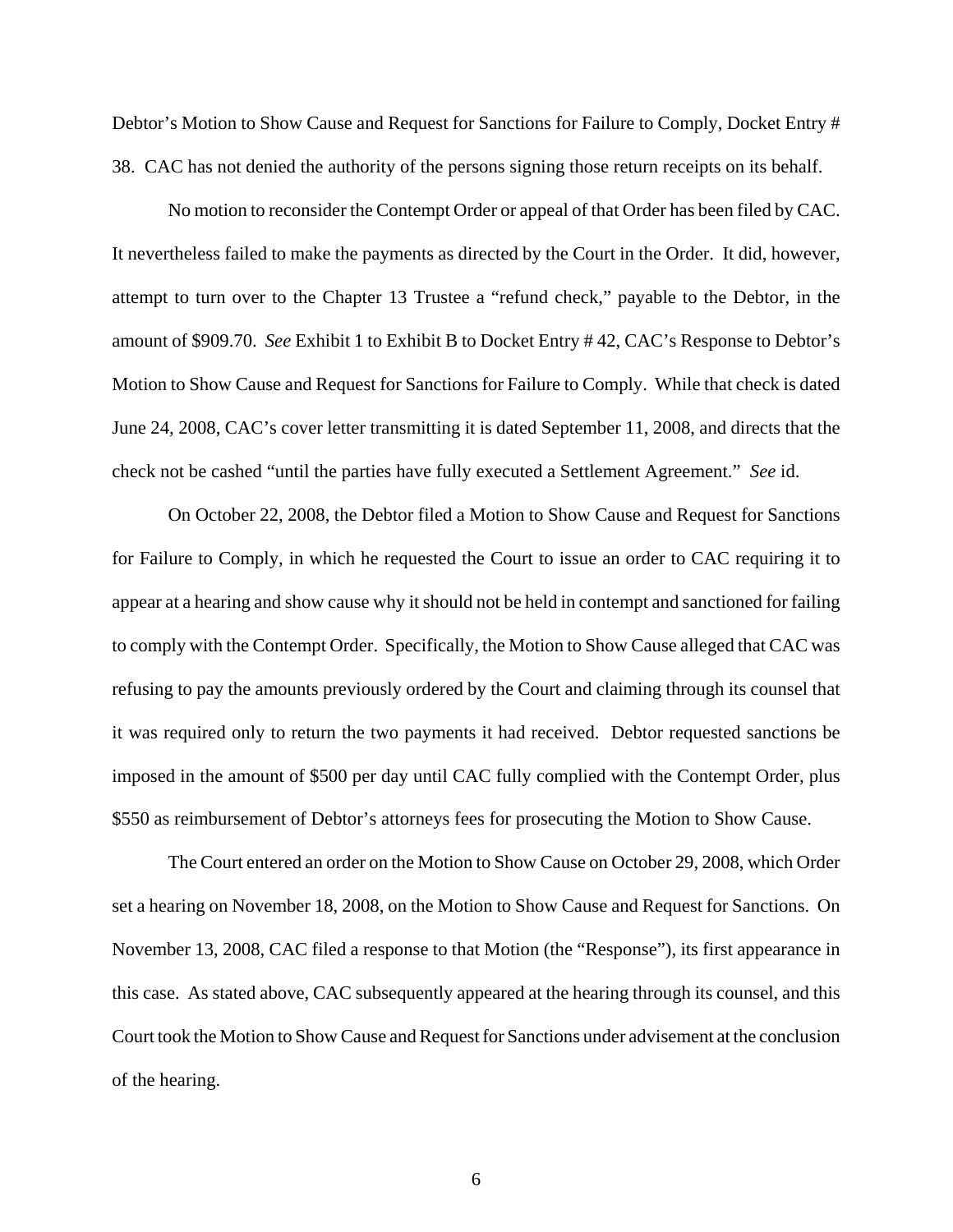CAC in its Response and in arguments at the hearing raises as a defense to the Motion to Show Cause and Request for Sanctions that the Contempt Order "is void because the Debtor failed to serve Credit Acceptance with process." It also claims that it did not violate the automatic stay but instead "consistently sought to return the funds in question to the Debtor–only to be met with resistance, and an improper attempt to extract additional funds from it." The Court will first address the matter of the propriety and adequacy of service in this case, both because it is a threshold issue and because, as further discussed below, the Court's ruling on that issue forecloses any argument with respect to the second issue.

## **Form and Adequacy of Service**

The party challenging the sufficiency of service has the burden to establish a prima facie error in service. *In re Villar*, 317 B.R. 88, 94 (9<sup>th</sup> Cir. BAP 2004), citing *In re Webb*, 212 B.R. 320,  $322$  n.1 ( $8<sup>th</sup>$  Cir. BAP 1997). However, "[t]he litigant attempting to effect service is responsible for proper service and bears the burden of proof." *Id.* at 93-94, citing *Citicorp Mortgage, Inc. v. Brooks (In re Ex-Cel Concrete Co.), 178 B.R. 198, 203 (9<sup>th</sup> Cir. BAP 1995) and <i>In re Rae*, 286 B.R. 675, 677 (Bankr. N.D. Ind. 2002).

Federal Rule of Bankruptcy Procedure 9020 governs contempt proceedings in bankruptcy, and provides that "Rule 9014 governs a motion for an order of contempt made by the United States trustee or a party in interest."4 Rule 9014, governing contested matters, in turn provides:

(a) Motion. In a contested matter not otherwise governed by these rules, relief shall be requested by motion, and reasonable notice and opportunity for hearing shall be

<sup>&</sup>lt;sup>4</sup> Similarly, considered as a motion under 11 U.S.C. § 362(k) for damages for violation of the automatic stay, the Turnover and Contempt Motion was a contested matter governed by Rule 9014. *See In re Hildreth*, 392 B.R. 490 (Bankr. M.D. Ala. 2007) (motions for damages for violation of the stay are contested matters and do not require the filing of an adversary proceeding); *accord, In re Timbs*, 178 B.R. 989 (Bankr. E.D. Tenn. 1994).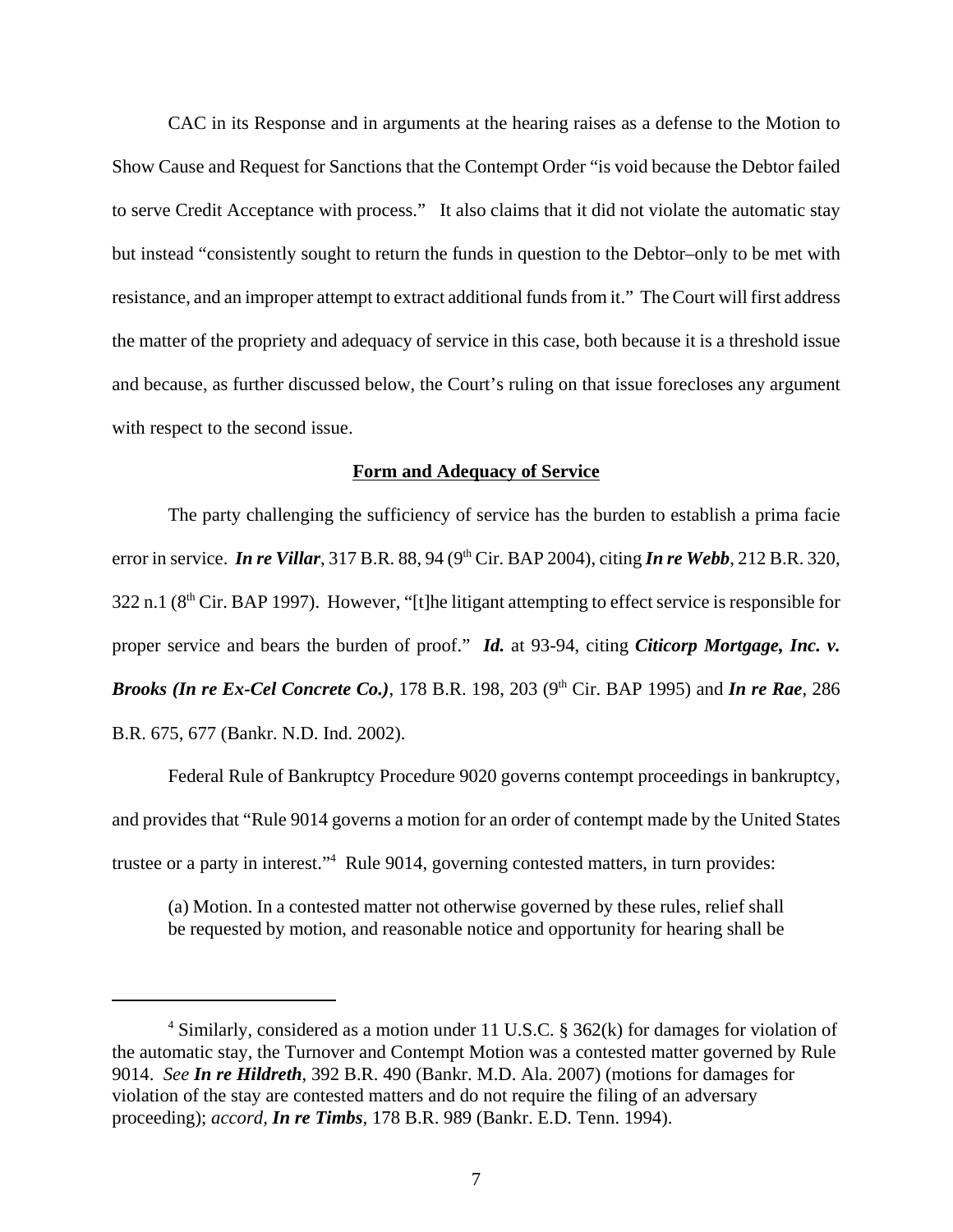afforded the party against whom relief is sought. No response is required under this rule unless the court directs otherwise.

(b) Service. The motion shall be served in the manner provided for service of a summons and complaint by Rule 7004. Any paper served after the motion shall be served in the manner provided by Rule 5(b) F. R. Civ. P.

Thus, according to the express terms of Rules 9020 and 9014, a contempt proceeding is initiated by the filing of a motion, which must be served in the same way as a summons and complaint are required to be served under Rule 7004. Rule 7004, which incorporates most of Federal Rule of Civil Procedure 4 by reference, expressly permits that "service may be made within the United States by first class mail postage prepaid . . . [u]pon a domestic . . . corporation . . . by mailing a copy of the summons and complaint to the attention of an officer, a managing or general agent, or to any other agent authorized by appointment or by law to receive service of process and, if the agent is one authorized by statute to receive service and the statute so requires, by also mailing a copy to the defendant." There is no dispute in this case that service of the Turnover and Contempt Motion was made in the manner provided under Rule 7004 for service of a summons and complaint. Rather, CAC argues that the Turnover and Contempt Motion must have been served *with* a summons for the Court to exercise personal jurisdiction over it. Because the Court lacked personal jurisdiction, CAC argues, the Contempt Order is void and cannot be enforced. *See Recreational Props., Inc. v. Southwest Mortgage Serv. Corp.*, 804 F.2d 311, 314 (5<sup>th</sup> Cir. 1986) ("If a court lacks jurisdiction over the parties because of insufficient service of process, the judgment is void and the . . . court must set it aside.").

In its Response, CAC cites in support of its argument that service of a summons is required *Murphy Bros., Inc. v. Michetti Pipe Stringing, Inc.*, 526 U.S. 344 (1999), *Omni Capital Int'l, Ltd. v. Rudolf Wolff & Co., Ltd.*, 484 U.S. 97 (1987), *McGuire v. Sigma Coatings, Inc.*, 48 F.3d 902 (5<sup>th</sup> Cir. 1995), and *Way v. Mueller Brass Co.*, 840 F.2d 303 (5<sup>th</sup> Cir. 1988). These cases all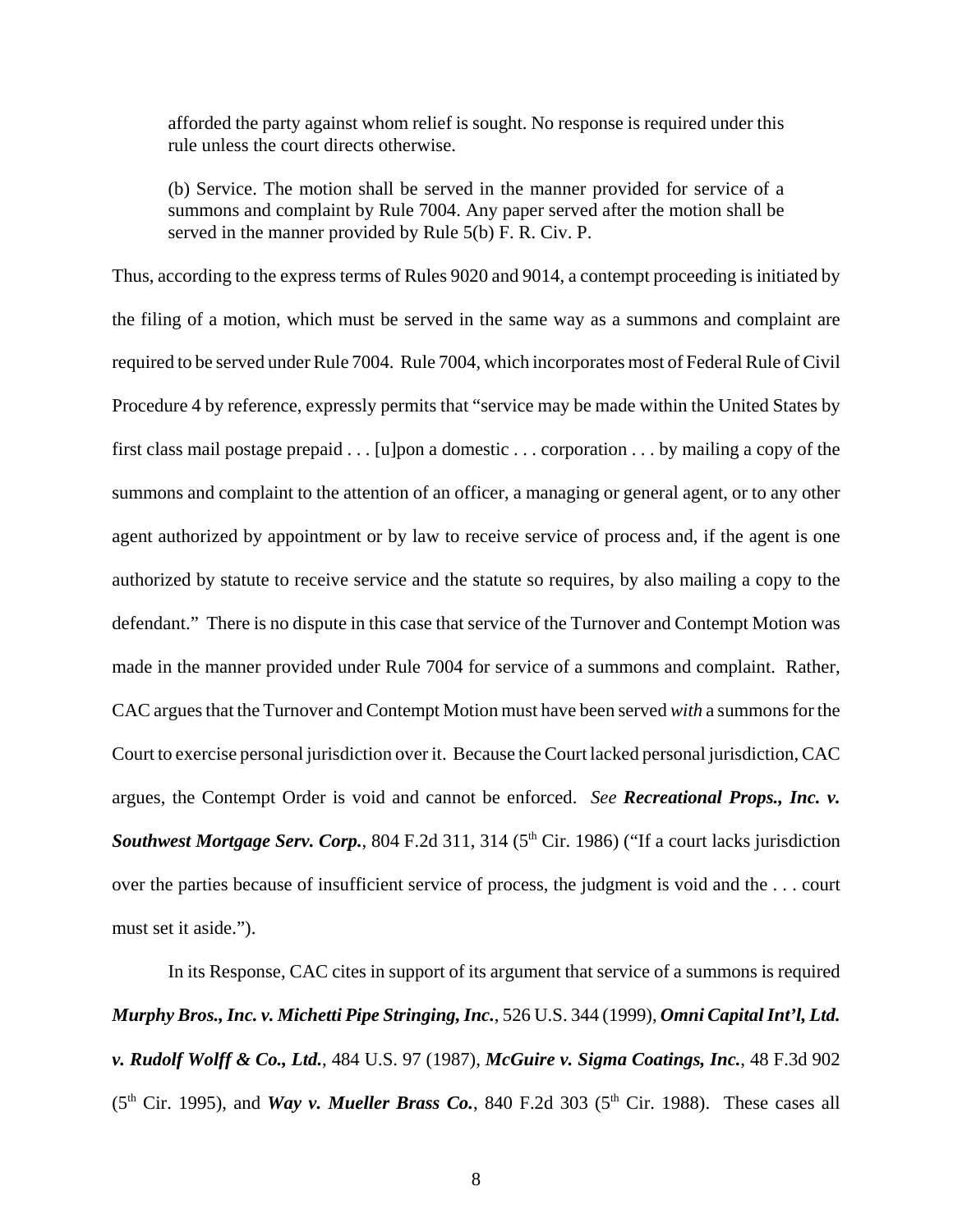involved traditional, two-party litigation in federal district court, where state court procedural rules or Federal Rule Civil Procedure 4 undisputedly applied and expressly required service of a summons to bring a party into the litigation. None involved the unique, multi-party proceeding that bankruptcy is. None addressed a situation where another statute or rule, such as Bankruptcy Rules of Procedure 9014, 9020, and 7004, expressly authorized a procedure in lieu of service of a summons.

Unlike the cases CAC cites, the service accomplished in this case strictly complied with all the applicable Rules. "Although not statutory, the Supreme Court promulgated the Federal Bankruptcy Rules pursuant to authority granted by Congress under 28 U.S.C. § 2075 (1993)." *In re Ain*, 193 B.R. 41, 44 (D. Colo. 1996). That statute provides, in pertinent part:

## **Bankruptcy rules**

The Supreme Court shall have the power to prescribe by general rules, the forms of process, writs, pleadings, and motions, and the practice and procedure in cases under title 11.

Such rules shall not abridge, enlarge, or modify any substantive right.

A Rule "[p]rescribing the manner in which a defendant is to be notified that a suit has been instituted against him, . . . relates to the 'practice and procedure of the . . . courts'" and so complies with the requirement of the Bankruptcy Rules Enabling Act (28 U.S.C. § 2075) that it "shall not abridge, enlarge or modify any substantive right." *See Hanna v. Plumer,* 380 U.S. 460, 464 (1965) (addressing the service requirements of Fed.R.Civ.P. 4(d)(1) and referring to the identical language in the Rules Enabling Act applicable to the Federal Rules of Civil Procedure, 28 U.S.C. 2072,<sup>5</sup> and

# **Rules of procedure and evidence; power to prescribe**

<sup>&</sup>lt;sup>5</sup> That statute provides:

<sup>(</sup>a) The Supreme Court shall have the power to prescribe general rules of practice and procedure and rules of evidence for cases in the United States district courts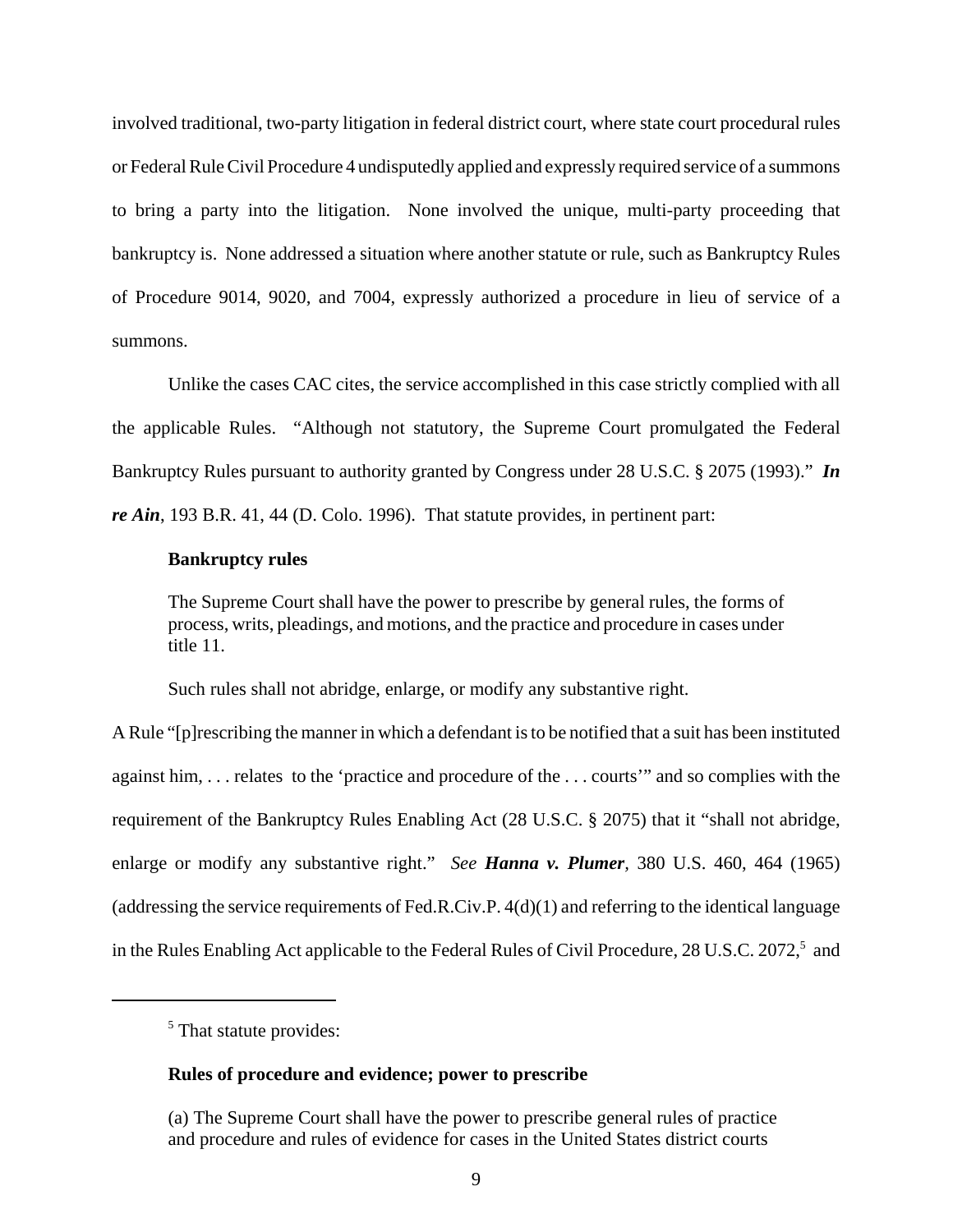quoting *New York Life Ins. Co. v. Bangs*, 103 U.S. 435, 439 (1880); *see also Ain*, 193 B.R. at 44 (finding that "[t]he Bankruptcy Rules . . . have the force and effect of law" because "[c]ourt rules are presumed to be within the guidelines of their enabling statute"), citing *Hanna v. Plumer*, 380 U.S. at 471; *accord, In re Mgmt. Data Servs., Inc.*, 43 B.R. 962, 966-67 (Bankr. W.D. Wash. 1984) ( "Rules are entitled to a presumption that they were promulgated within the proper authority of the Supreme Court and do not affect substantive rights."). Thus, "[w]hen a situation is covered by one of the Federal Rules, . . . the court has been instructed to apply the Federal Rule, and can refuse to do so only if the Advisory Committee, [the U.S. Supreme] Court, and Congress erred in their prima facie judgment that the Rule in question transgresses neither the terms of the Enabling Act nor constitutional restrictions." *Hanna v. Plumer*, 380 U.S. at 471; *Mgmt. Data Servs.*, 43 B.R. at 966.

On facts virtually identical to those in this case, the Seventh Circuit Court of Appeals in **Smith v. Albert (In re Smith)**, 111 F.3d 133 ( $7<sup>th</sup>$  Cir. 1997) (table, text available at 1997 WL 174101), affirmed the bankruptcy court's denial of a creditor's motion to set aside a default order awarding the debtor sanctions for a violation of the automatic stay. Like CAC, the creditor in *Smith* argued that the bankruptcy court had no personal jurisdiction over it because the debtor's motion had not been served with a summons. The Court of Appeals summarily rejected that argument, holding that under the plain language of applicable Rules (9014 and 7004) service of the motion in the manner specified under those Rules was valid and sufficient, and that the bankruptcy court therefore had personal jurisdiction over the creditor.

<sup>(</sup>including proceedings before magistrate judges thereof) and courts of appeals.

<sup>(</sup>b) Such rules shall not abridge, enlarge or modify any substantive right. All laws in conflict with such rules shall be of no further force or effect after such rules have taken effect.

<sup>(</sup>c) Such rules may define when a ruling of a district court is final for the purposes of appeal under section 1291 of this title.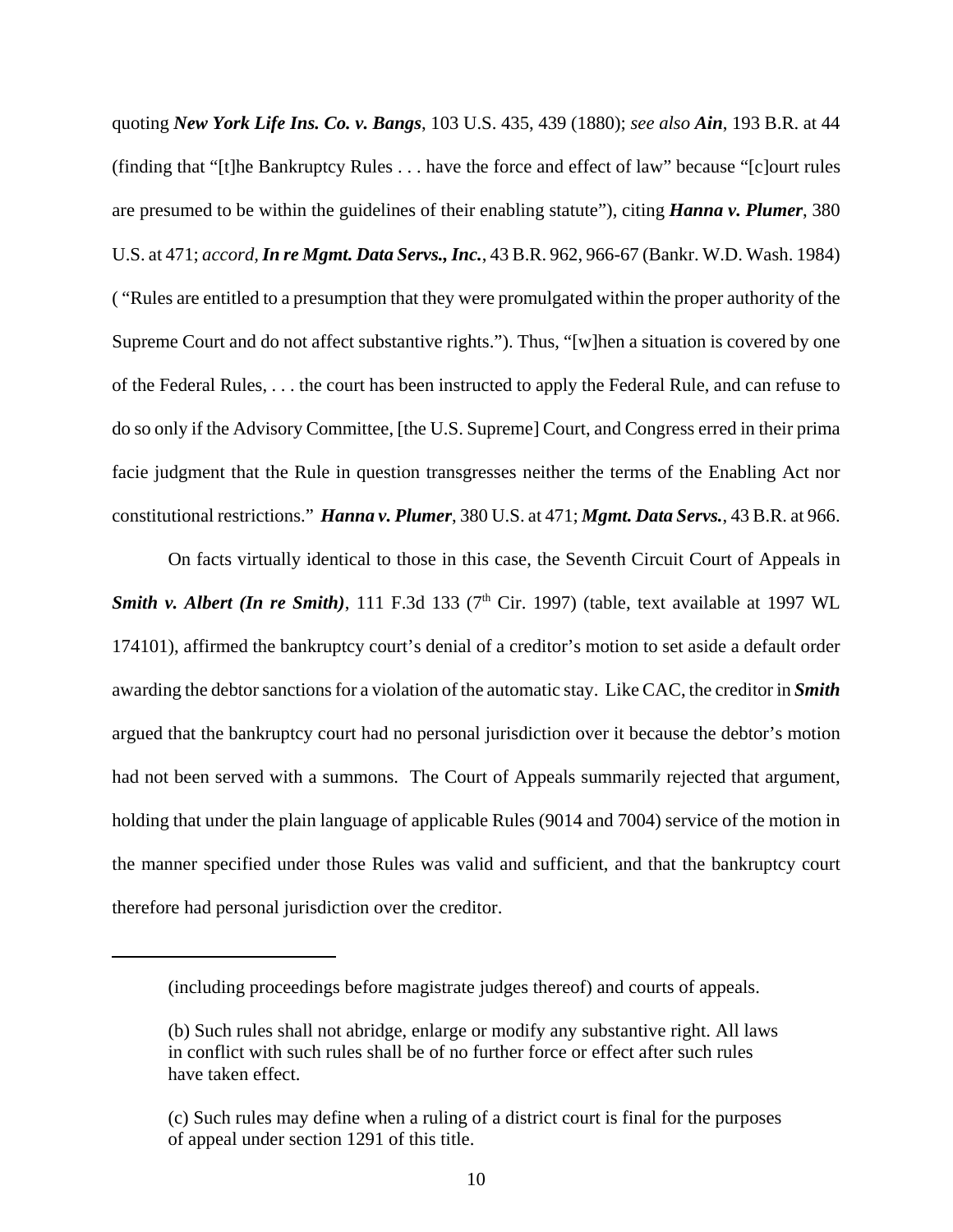In addition to the cases CAC cited in its Response, its counsel at the hearing on the Motion to Show Cause cited *In re Teknek, LLC*, 512 F.3d 342 (7<sup>th</sup> Cir. 2007), where Seventh Circuit Court of Appeals again addressed contempt proceedings in bankruptcy, and specifically contempt against a "non-party" in bankruptcy. The Court there decided whether the bankruptcy court had the authority to hold a former representative of the debtor in contempt for withholding information about the debtor's assets. Counsel for CAC relies heavily on the Court's statements that:

Someone who has never been served with process does not forfeit any issue by failing to appear; there is no need to appear until service has been accomplished. A person not served with process is entitled to ignore the proceeding without any risk of giving up a legal entitlement. \* \* \*

Hamilton was not served with process and did not appear by counsel at the hearing; she therefore is not a party. The bankruptcy judge lacked authority to hold her in contempt of court.

*Id.* at 346.

However, the Court in *Teknek* did *not* conclude that service of the motion for contempt alone, in accordance with Bankruptcy Rules 9014 and 7004, was inadequate. On the contrary, appellant argued and the Court agreed, that where a person is "not a party to the bankruptcy[, that person] cannot be held in contempt until she has been served with process *in a manner that complies with Fed.R.Bankr.P. 9014*." *Id*. at 344 (emphasis added). Thus, all the Court in *Teknek* held was that service of a motion for contempt upon a person who was not a party to the bankruptcy must comply with Federal Rule of Bankruptcy Procedure 9014, which requires service of a motion initiating a contested matter "in the manner provided for service of a summons and complaint by Rule 7004." In *Teknek*, unlike this case, the person held in contempt had *not* been served in accordance with those Rules, which required personal service on her because she was in a foreign country. There is no discussion in *Teknek* of any requirement that a summons, not required by the Rules, be served with the contempt motion.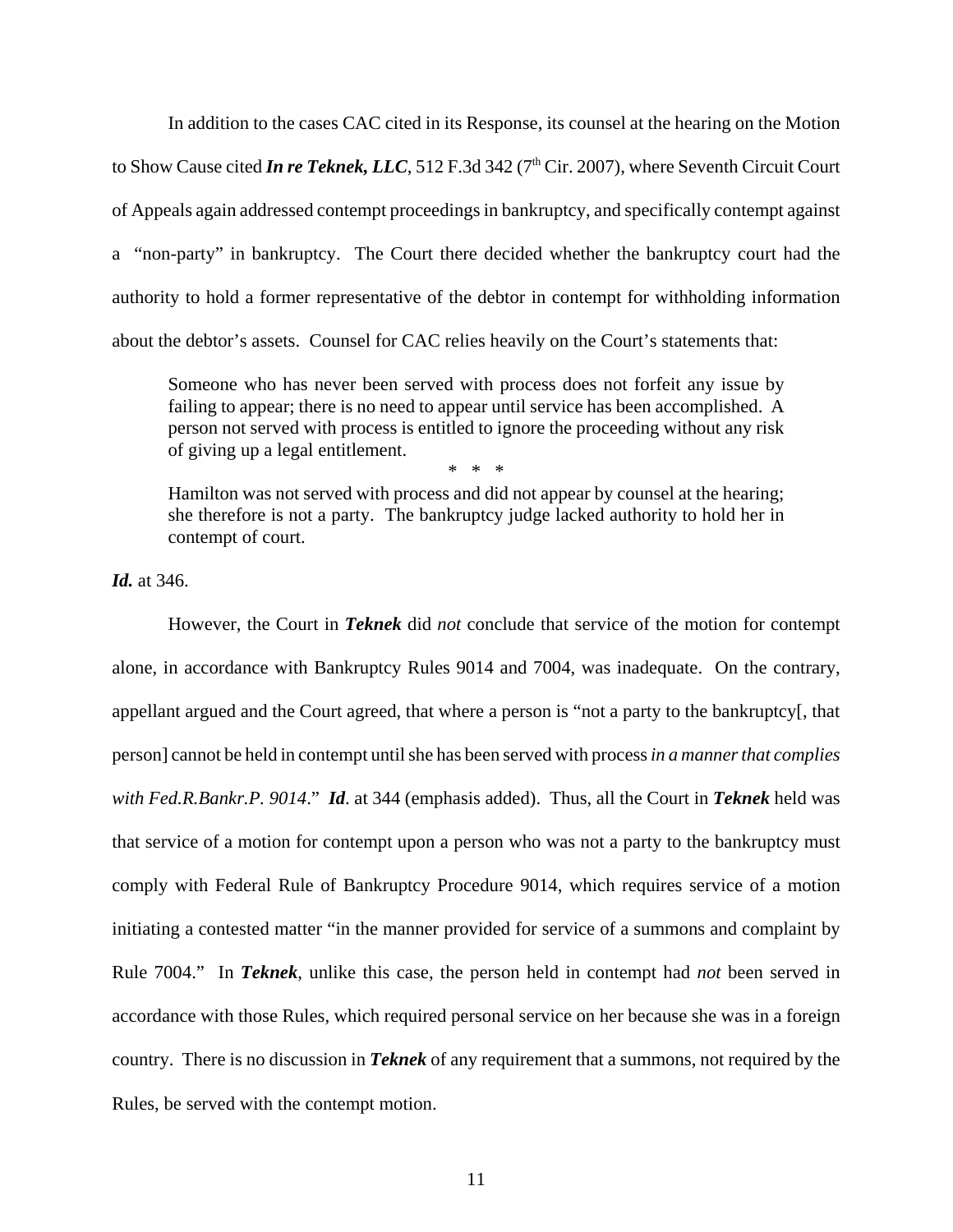"A party contending that a rule violates substantive rights bears a heavy burden of proof."

*Mgmt. Data Servs.*, 43 B.R. at 966. CAC has failed to sustain that burden, and for all the reasons stated above, this Court finds and concludes that service in this case was proper and adequate, and sufficient to support the Court's exercise of personal jurisdiction over CAC, because that service complied with the applicable Rules, which are "the standard against which the . . . Court should . . . measure[ ] the adequacy of the service." *Hanna v. Plumer***,** 380 U.S. at 464.

This conclusion is particularly appropriate considering that there is no argument that CAC did not have actual notice of the proceedings against it. *See generally Wallace v. Shapiro (In re Shapiro)*, 265 B.R. 373, 378 (Bankr. E.D. N.Y. 2001) (addressing Rule 7004(b)(9)'s requirement of service on not only debtor but debtor's attorney, and noting that "the standards for service on individuals and corporations are to be liberally construed to further the purpose of finding personal jurisdiction in cases in which the party has received actual notice"), quoting *Teitelbaum v. Equitable Handbag Co. (In re Outlet Dep't Stores, Inc.)*, 49 B.R. 536, 540 (Bankr. S.D. N.Y. 1985).

However, CAC correctly points out that actual notice does not take the place of valid service; actual notice does, however, bear on whether the Court's exercise of personal jurisdiction violates the Fifth Amendment's due process requirements. *See generally Johnson v. Investacorp, Inc.*, 1990 WL 25034, at  $*1-2$  (N.D. Tex.) ("In conferring nationwide jurisdiction [in bankruptcy proceedings], however, Congress could not alter the due process limits on a court's power provided for in the Fifth Amendment,<sup>6</sup> and as in any case of personal jurisdiction, these limits must be observed."), citing *Entek Corp. v. Southwest Pipe & Supply Co.*, 683 F.Supp. 1092, 1099-1101 (N.D. Tex. 1988).

<sup>&</sup>lt;sup>6</sup> The Fifth Amendment of the U.S. Constitution provides that "no person shall be ... deprived of life, liberty, or property without due process of law."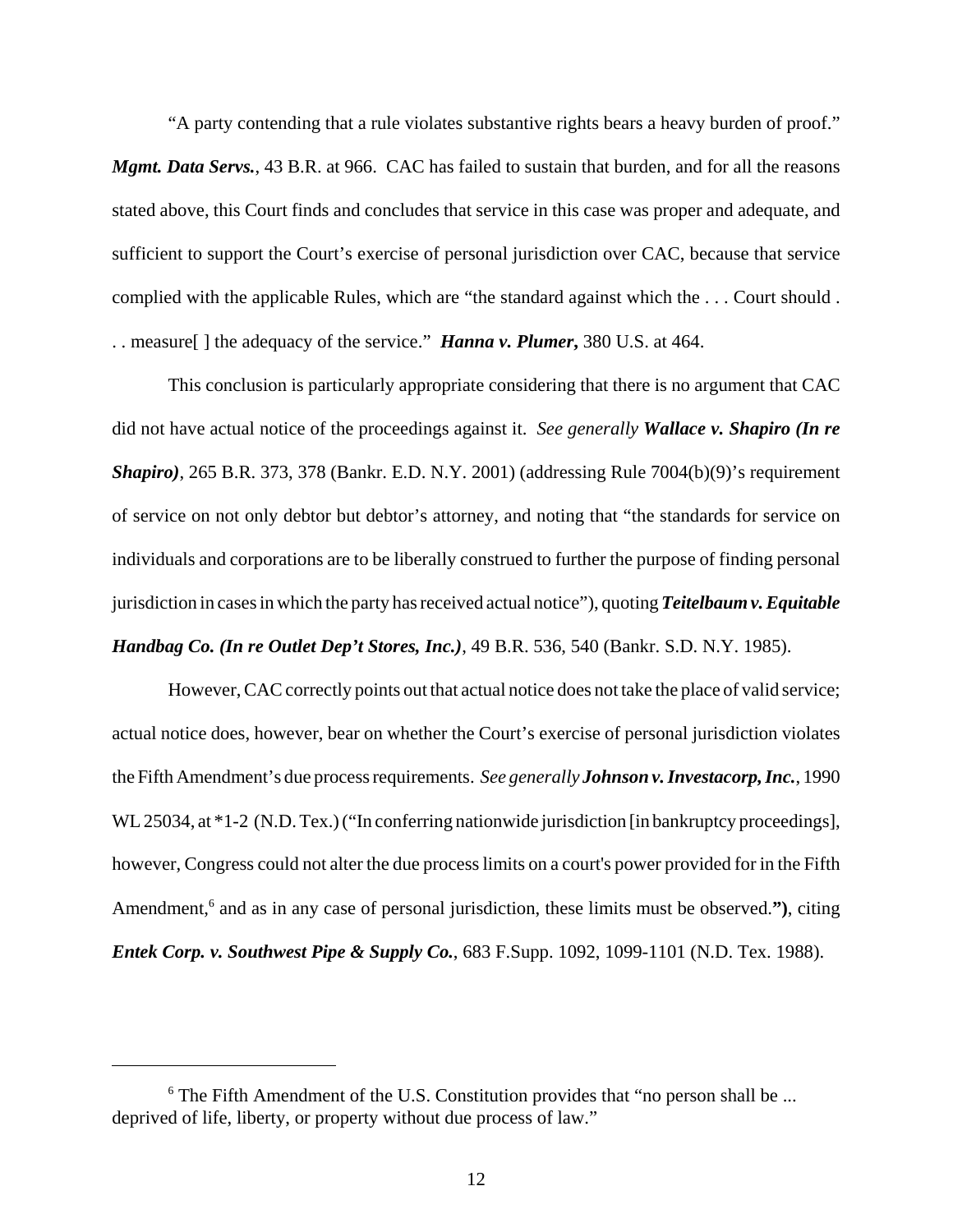"Procedural due process mandates that a litigant receive notice and have an opportunity to be heard." *Scott v. Fort Ord Gen. Credit Union (In re G. Weeks Sec. Inc.),* 5 B.R. 220, 226 (Bankr. W.D. Tenn. 1980); *see also* Kent Sinclair, *Service of Process: Rethinking the Theory and Procedure of Serving Process under Federal Rule 4(c)*, 73 Va. L.Rev. 1183 (October 1987) ("service of process . . . serves two fundamental goals: to provide a defendant with notice of the existence of a choate claim against him and to allow him an opportunity to be heard in its disposition"). "If the notice requirement of the due process clause is not satisfied, the order is void." *Ex- Cel Concrete,* 178 B.R. at 203.

The notice that is required must be "reasonably calculated, under all the circumstances, to apprise interested parties of the pendency of the action and afford them an opportunity to present their objections." *Mullane v. Central Hanover Bank & Trust Co.*, 339 U.S. 306, 314 (1950).

There is no doubt in this case that CAC had actual notice of the Contempt and Turnover Motion, the hearing on it, and the Contempt Order granting it. Included in the Contempt and Turnover Motion and served on CAC in accordance with Rule 7004, was the prominent, boldface "negative notice" prescribed by this Court in its local rules.<sup>7</sup> The Motion with that notice thus identified the Court and the parties, the name and address of the Debtor's attorney, the time CAC had to respond and defend the Motion, and the consequences of a failure to do so. In addition, CAC was served with an official Notice of Hearing, issued by Clerk and stating when and where CAC should appear to defend the Contempt and Turnover Motion. In comparison, a summons must:

- (A) name the court and the parties;
- (B) be directed to the defendant;
- (C) state the name and address of the plaintiff's attorney or—if unrepresented—of the plaintiff;
- (D) state the time within which the defendant must appear and defend;

<sup>&</sup>lt;sup>7</sup> While the notice is officially sanctioned by the Court, it does not, admittedly, bear the signature of the clerk and the Court's seal, as required of a summons under Rule 4(a).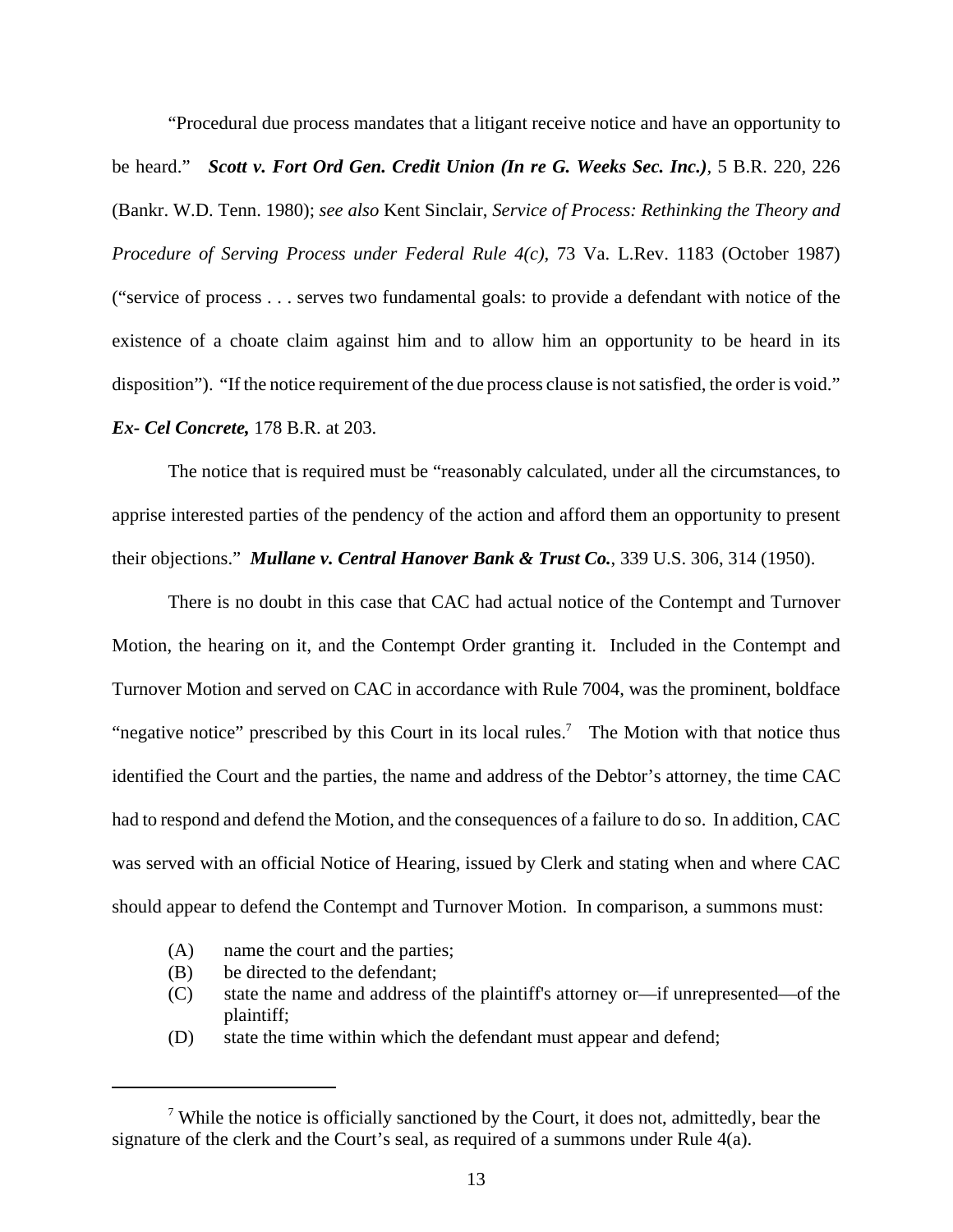- (E) notify the defendant that a failure to appear and defend will result in a default judgment against the defendant for the relief demanded in the complaint;
- (F) be signed by the clerk; and
- (G) bear the court's seal.

Fed.R.Civ.P. 4(a). The negative notice in the Turnover and Contempt Motion and the Notice of Hearing, considered with the Motion itself, satisfy virtually all of the requirements of a summons contained in Rule 4(a). *See In re Parker*, 392 B.R. 490, 496 (Bankr. D. Utah 2008) (considering the sufficiency of service of the debtor's motion for sanctions for violation of the automatic stay, and noting that "[i]n effect, in a contested matter, the notice of hearing is treated as a summons and the motion is treated as a complaint").

Even where the Rules governing contempt proceedings are not strictly followed, so long as the Constitutional requirement of due process is satisfied, contempt sanctions will not be set aside. *See e.g., Placid Refining Co. v. Terrebonne Fuel and Lube, Inc. (In re Terrebonne Fuel and Lube, Inc.*), 108 F.3d 609, 613-14 ( $5<sup>th</sup>$  Cir. 1997) ("Placid was not denied due process under Bankruptcy Rule 9020 [because, a]lthough the bankruptcy court did not strictly follow this rule, Placid was given the constitutionally required notice and an opportunity to be heard before being sanctioned"), citing *Int'l Union, United Mine Workers of Am. v. Bagwell*, 512 U.S. 821, 827 (1994) ("civil contempt sanctions, or those penalties designed to compel future compliance with a court order, are considered to be coercive and avoidable through obedience, and thus may be imposed in an ordinary civil proceeding upon notice and an opportunity to be heard"); *G. Weeks Sec.,* 5 B.R. 220 (holding that, where it was uncontroverted that defendant received actual notice of bankruptcy proceeding by mail which was authorized under former Bankruptcy Rule of Procedure 704 and where defendant also had an opportunity to be heard, the requirements of procedural due process were satisfied).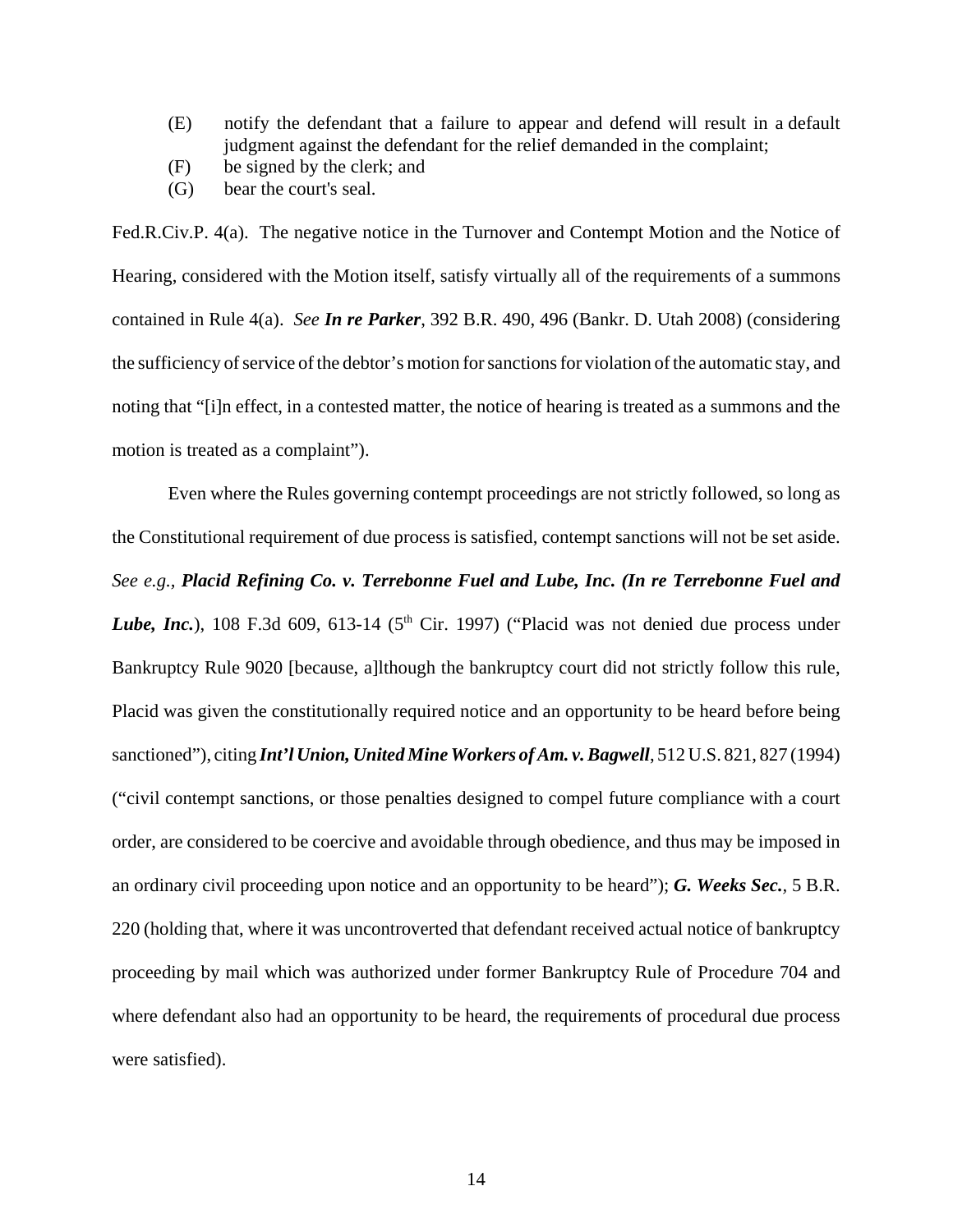Based on the foregoing, the Court finds that CAC had notice and an opportunity to be heard, and its Constitutional due process rights are not violated by finding the Contempt Order to be valid and enforceable.

#### **Violation of the Automatic Stay**

"It is too firmly established to admit of debate that an injunction issued by a court having subject matter and personal jurisdiction must be obeyed, regardless of the ultimate validity of the order." *In re Hipp, Inc.*, 5 F.3d 109, 113 ( $5<sup>th</sup>$  Cir. 1993). Inasmuch as this Court had not only subject matter jurisdiction but also personal jurisdiction over CAC when it ruled on the Turnover and Contempt Motion and issued the Contempt Order, CAC was bound to obey that Order and turn over the funds and make the payments specified therein. It cannot now argue that the Court erred in ruling on the Turnover and Contempt Motion, by asserting that it did not violate the stay because rather than CAC, "True Pay," an alleged third party, was responsible for the withdrawals from the Debtor's account, and/or that CAC attempted to return the payments it received in violation of the stay. Out of an abundance of caution, however, the Court finds that even if it were to reach the merits of these arguments, considering all the evidence presented in light of the applicable law, the Court would find that CAC has failed show the Contempt Order is erroneous.

First, CAC's argument that the Contempt Order is erroneous because of True Pay's alleged role fails. CAC acknowledges it received the post-petition payments on its pre-petition claim. In *In re Hellums*, 772 F.2d 379 (7<sup>th</sup> Cir. 1985), the Court held that a creditor's post-petition acceptance of payments on a pre-petition debt made by post-petition automatic payroll deductions violated the automatic stay and required such creditors "to obtain some positive indication that debtors intend to voluntarily assume their pre-petition debts" before accepting such post-petition payments. In support, the Court cited the Congressional intent behind the automatic stay: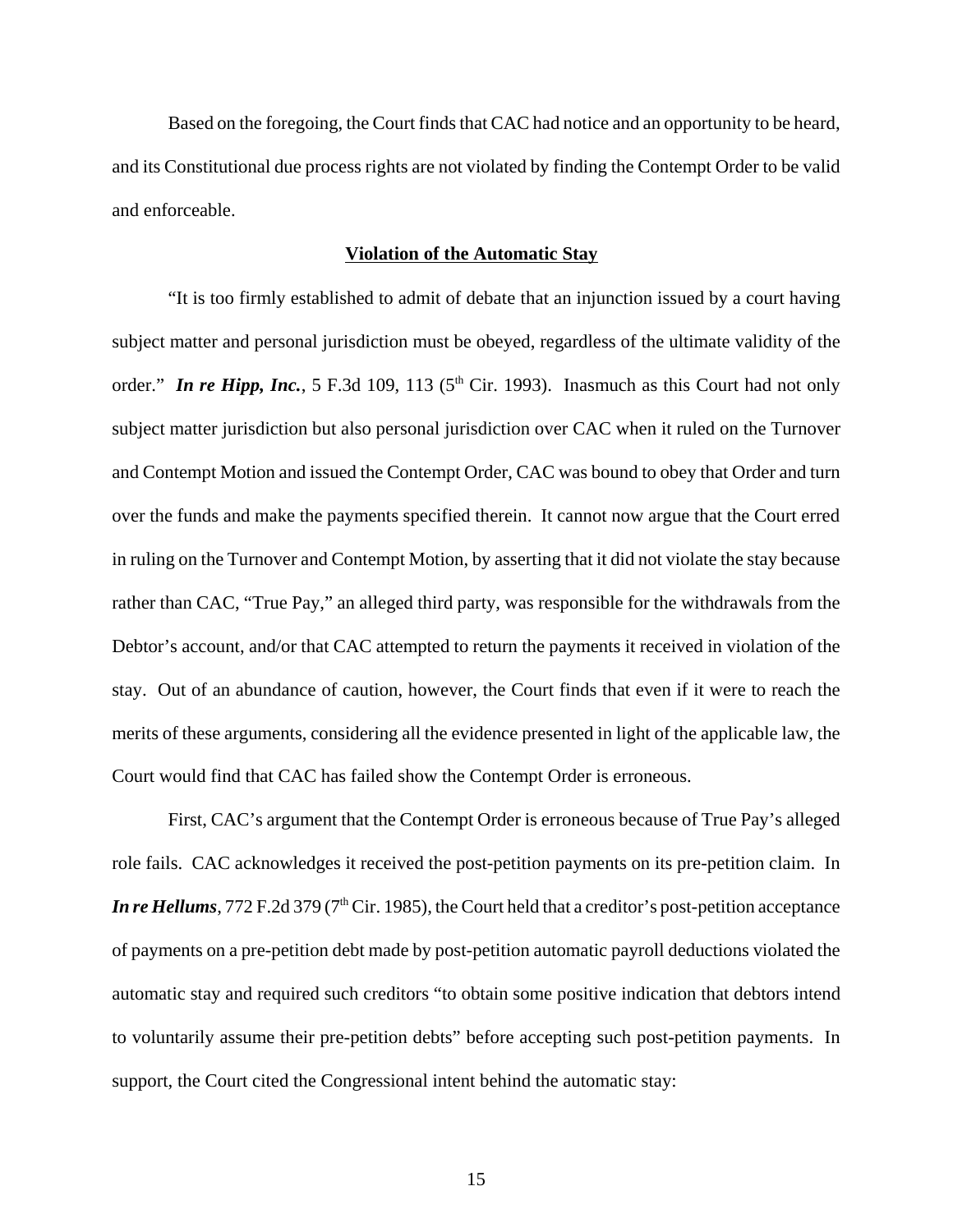One of the basic policies promoted by the stay is the halting of all collection efforts to permit the bankrupt a more effective financial rehabilitation (or "fresh start"). An automatic wage assignment that lulls an unthinking debtor into paying-off a dischargeable debt defeats this purpose no less than threats and intimidation from sophisticated creditors. Congress broadly sought to prevent creditors "from attempting in any way to collect a prepetition debt" (emphasis added), and expressed special concern for "[i]nexperienced, frightened, [and] ill-counseled debtors . . .." Such debtors are precisely the sort who would not know to contact their employers to halt automatic wage assignments in satisfaction of pre-petition debts.

Id. at 381. The attempt by CAC, an experienced maker of consumer auto loans, to insulate itself from responsibility by claiming the Debtor had the obligation to contact True Pay if he wanted to stop the automatic payments, presents exactly the type of situation that Congress meant the automatic stay to address by broadly prohibiting "creditors from attempting *in any way* to collect a prepetition debt" in order to "prevent[ ] the evasion of the purpose of the bankruptcy laws by sophisticated creditors." *Id.*, quoting H.R.Rep.No. 595, 95<sup>th</sup> Cong. 1<sup>st</sup> Sess. 342 (1977) (emphasis added).

As to CAC's other argument, that it should not be held in contempt because it tried to return the payments it received as soon as it learned of the automatic stay, the assertions of CAC's counsel are contradicted by Debtor's counsel's statements regarding his conversation(s) with CAC's counsel, and by the date on the letter sent by CAC's counsel with the check to the Trustee. Given that CAC presented Mr. King's testimony only by affidavit, the Court was not given the opportunity to assess the credibility of CAC's counsel's testimony on the issue as it was Debtor's counsel's testimony, which it finds to be credible. Further, the fact that the return of the payments was conditioned on the Debtor's forgiveness of the remainder of his Court-awarded damages negates any mitigating effect CAC's tender of the funds might have had.

## **Conclusion**

The Court finds and concludes that sanctions should be imposed on CAC for its failure to fully and timely comply with the Contempt Order. In particular, the Court finds that, while CAC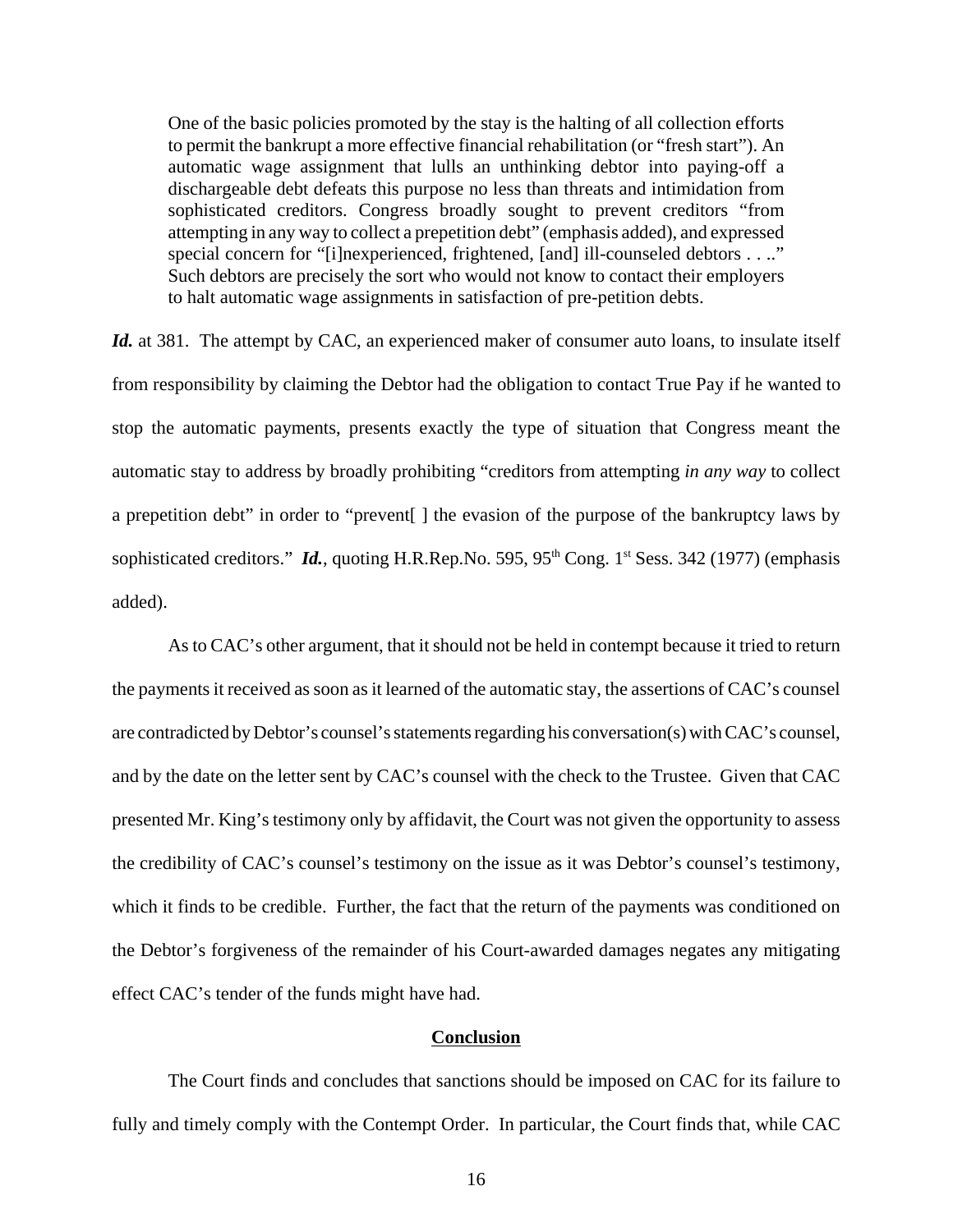attempted to pay \$909.70 prior to the deadline of September 18, 2008, that payment was not only less than the \$3,723 ordered to be paid by that date, but was also conditioned on full settlement of all amounts owed pursuant to the Contempt Order. Moreover, that check was returned to CAC, so it has not paid any of what was ordered to have been paid. Therefore, the Court finds that the Debtor's request for Sanctions in his Motion to Show Cause and Request for Sanctions should be granted, to the following extent:

(1) CAC should be ordered to pay all amounts ordered to be paid in the Contempt Order, per its terms, no later than 20 days after entry of this Order;

(2) CAC should be ordered to pay, as further sanctions for failure to comply with the Contempt Order, the sum of \$3,050, being \$50.00 per day from September 18, 2008 (the date the payments were originally ordered to have been made), until November 18, 2008 (the date of the hearing on the Court's Show Cause Order); and

(3) CAC should be ordered to pay the Debtor's additional attorneys fees in prosecuting this matter, which the Court finds to be reasonable, in the amount of \$550.00.

The Court will enter a separate order in conformance with these findings and conclusions.

# # #